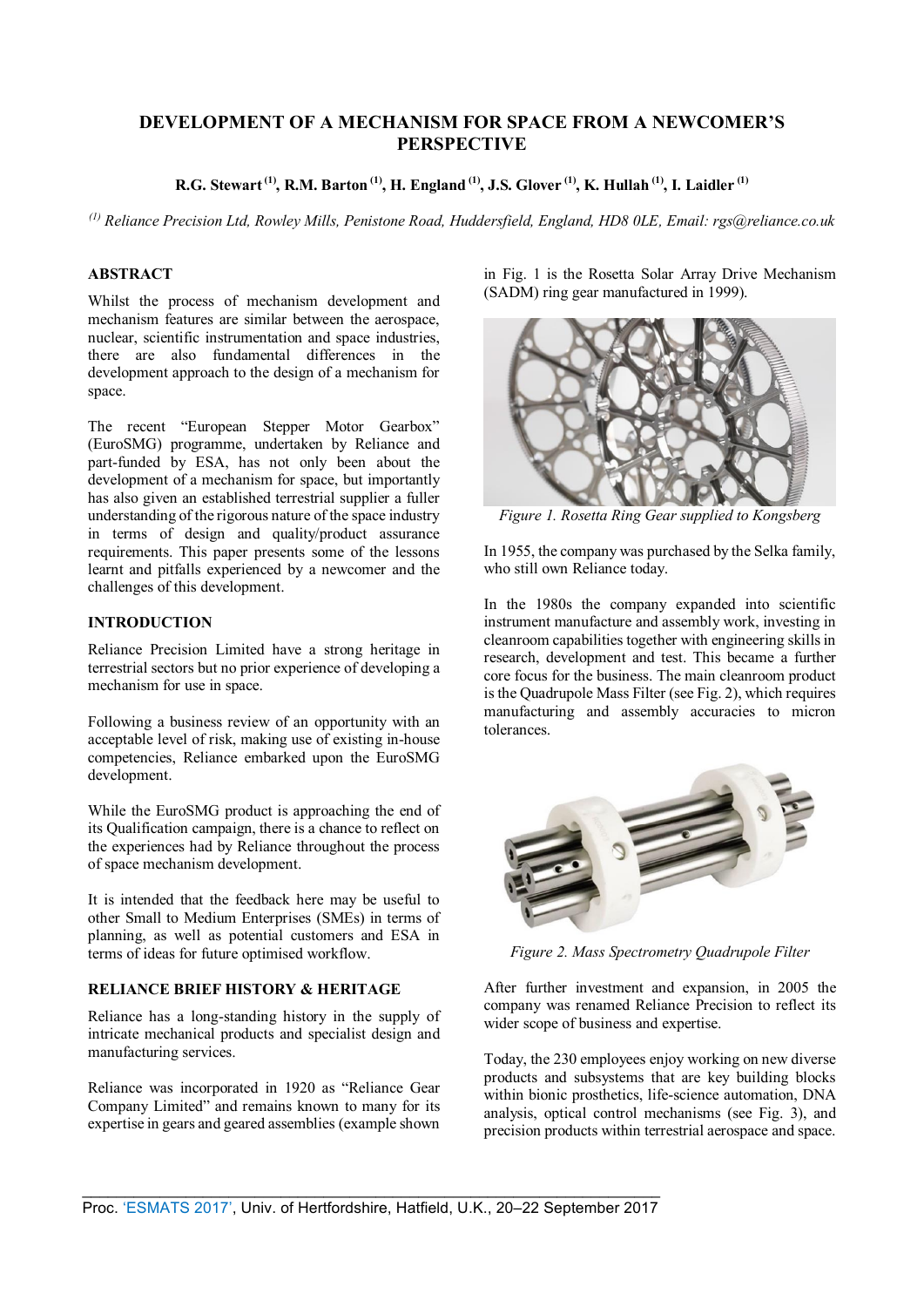

*Figure 3. Example of an Opto-Mechanical Build*

Throughout its history, Reliance has been driven by a culture of innovation and entrepreneurship, which has maintained the group at the forefront of changing technologies.

### **THE EUROSMG OPPORTUNITY & APPROACH**

## **The Opportunity**

In 2011 Reliance decided to target increased growth in new business areas. Space was identified due to the potential of combining the 50+ years of gears and gearbox heritage with  $30+$  years of ISO 7 cleanliness.

A feasibility study "European Gearbox for Space Applications" Ref [1] was conducted by Reliance to map the market to gain an understanding of key players, prospective customer base, support organisations and availability of funding. In parallel, a gearbox specification was developed in conjunction with industrial sponsor Airbus Defence and Space (Stevenage), which allowed Reliance to evaluate the technical hurdles and risks, Reliance's technical readiness, and ESA harmonisation strategy.

As a result of this Reliance identified target customers and funding support from national agencies as well as gaining a deeper understanding of new product development requirements for space.

The conclusion from Ref [1] was that "the space community, whilst small in terms of the number of participants, is not as coherent in its approach to product development compared to the more longstanding aerospace industry we are familiar with. The involvement of the space agencies, the relative youth of the industry and the demands of the different market segments (commercial, institutional and government) make it a more complex development environment."

Based on the particular identified opportunity being a known system requirement with a known future demand, this was seen as the lowest risk path to secure space flight heritage. The Reliance board of directors then approved the start of the inaugural space mechanism development.

#### **Development Phasing**

The entire development programme was initially split into typical stages of design, development breadboard testing, design refinement then qualification testing.

Splitting the development into a three-phased approach using different funding mechanisms required ESA coaching due to unfamiliarity with funding rules. With each phase, a letter of support was required from the UK Space Agency (represented by Innovate UK).

The first phase was funded under "ARTES 3-4 Telecoms Newcomers". The "newcomers" purpose is to be a stripped-down and flexible ARTES contract to ease new parties into the ESA traditional development approach. The activities included trading off gearbox and motor design architecture/concepts and then development of three advanced breadboards to enable validation of critical parameters at gearbox, motor and actuator level. The activities took place between Q3 2012 and Q4 2013.

The second phase was originally proposed to be the means of getting from a validated concept through to manufacturing drawing/data pack for the Qualification Model (QM) build. During the proposal review, ESA recommended that due to the immaturity of Reliance's space heritage that an Engineering Model (EM) phase was introduced into the programme, specifically to prove that the bearings and tribology met life requirements. The idea outlined by ESA was that the EM iteration would greatly de-risk the QM qualification campaign.

The development philosophy was re-planned and the second phase of EM development and test was awarded to Reliance. Phase 2 ran between Q2 2013 and Q4 2016 with ARTES 5.2 funding. Design and analysis activities were conducted in parallel to Materials & Process development. Originally, three EMs were manufactured; EM1 was the QM pathfinder and went through an entire test campaign to qualification levels (including functional, vibration, shock, thermal vacuum, life and strip down); EM2 was the second in the dataset and was used as test rig setter and tested for magnetic moment; EM3 was the third data point and was subsequently used for development of a different motor.

During testing, EM1 showed some shortfalls in performance so the design was evolved slightly in order to meet performance requirements. Under a CCN, ESA then agreed the manufacture of a further EM to prove the changes were positive for the QM. EM4 and EM5 were assembled and used as the final QM pathfinder.

In parallel to QM pathfinder activities, the proposal was made for the third phase. This was awarded in Q4 2016 with ARTES 3-4 funding and is expected to conclude with Qualification Review in January 2018. This focuses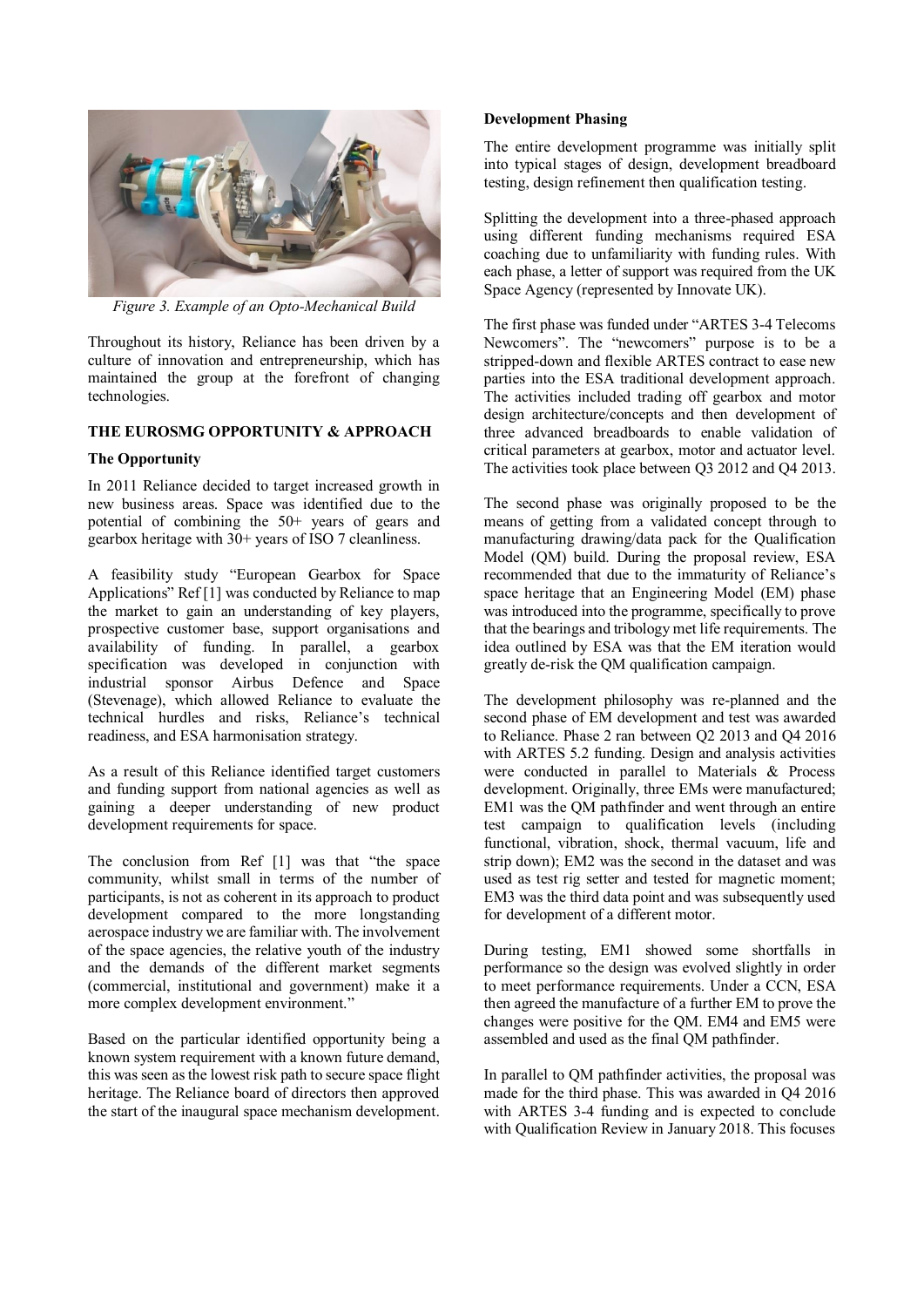on build of QM1 and QM2 (second data point) and the Qualification Campaign. At this time of writing, the Critical Design Review and Manufacturing Readiness Review have both been completed.

#### **EUROSMG DEVELOPMENT OVERVIEW**

#### **Design Elements**



*Figure 4. EuroSMG Engineering Model 1*

The EuroSMG (see Fig. 4) is an ITAR-free rotary actuator that was designed primarily in accordance with an Airbus DS procurement specification to suit a Solar Array Drive Mechanism (SADM), whilst also addressing ECSS requirements and Airbus DS Product Assurance Requirements.

As a single point failure mechanism which needs to operate throughout life, this led to the most conservative factors being applied to the mechanical design.

The motor design saw a number of iterations of a permanent magnet stepper motor at the early stages of the EuroSMG development using SPEED and FEA. The finalised design is eight full steps per revolution, with a laminated electrical steel stack and Samarium Cobalt "parallel" magnets. There is an entire redundant motor.

The 201:1 gearbox was assessed initially and orbiting and epicyclic arrangements were traded off against part count, spatial envelope (length), ease of manufacture, tribology and cost. The trade-off showed that the orbiting gearbox was best suited to the slow speed application.

The motorisation margin requirement within ECSS-E-ST-33-01 was applied in order to determine the minimum requirements at the motor. The motor stall torque was then used to size the remaining components with the required Margin of Safety.

All materials and processes have been declared and approved for use. Stressed materials were predominantly selected from the Table 5-1s within ECSS-Q-ST-70-36. Organic materials have been assessed for outgassing properties. Leadwire conforms with ESCC requirements.

System-level analyses include FMECA, PFMEA, modal, micro-vibration, stress/thermal (using FEMAP with NX NASTRAN), reliability, venting, tolerance, backlash, mass, thread strain, bi-metallic compatibility, radiation assessment, double insulation and leadwire de-rating.

Bearing analyses conducted include pre-loading, sizing (for loads, vibration and shock), gapping, and tribology.

Specific gear analyses consisted of tooth curvature, trochoidal, crowning, sliding, sizing, and tribology.

### **Summary of Qualification Testing**

Throughout the process of the EuroSMG development, three breadboards, five EMs and two QMs have been subjected to a variety of sequential test steps which can be split into three types of test.

All functional tests were conducted at Reliance. This included checking physical properties/ interfaces, motor electrical characteristics, performance (including start-up torque, detent and maximum torque), transmission error, backlash, output stiffness, hysteresis and efficiency. The majority of these tests were carried out on a bespoke test rig in a vertical orientation to negate the eccentric mass imbalance within the gearbox configuration.

Reliance also commissioned a portable test rig in order to travel with the test unit and provide a standardised way of measuring minimum running current in-between tests to assess degradation or issues.

BBM1, a gearbox only breadboard, was subjected to some early tests in an air environment. This included low and high temperature start up torque in Reliance's environmental chamber as well as the gears being subjected to a life test.

BBM2 and EM2 have been subjected to a sequence of confidence tests at parent assembly (SADM) level to assess suitability (see Fig. 5).

EM1 has been subjected to a full test campaign as per the specified requirements up to qualification levels. Vibration (sine, random and constant acceleration) and shock were conducted with Low Level Resonance Search between each test per axis. This was followed by TVAC characterisation, TVAC cycling and then Life Test achieving 36 years. Following Life Test, a final functional test was conducted at Reliance and then EM1 was stripped to piece parts to assess changes. QM1 will follow the same process and is expected to complete by the end of 2017.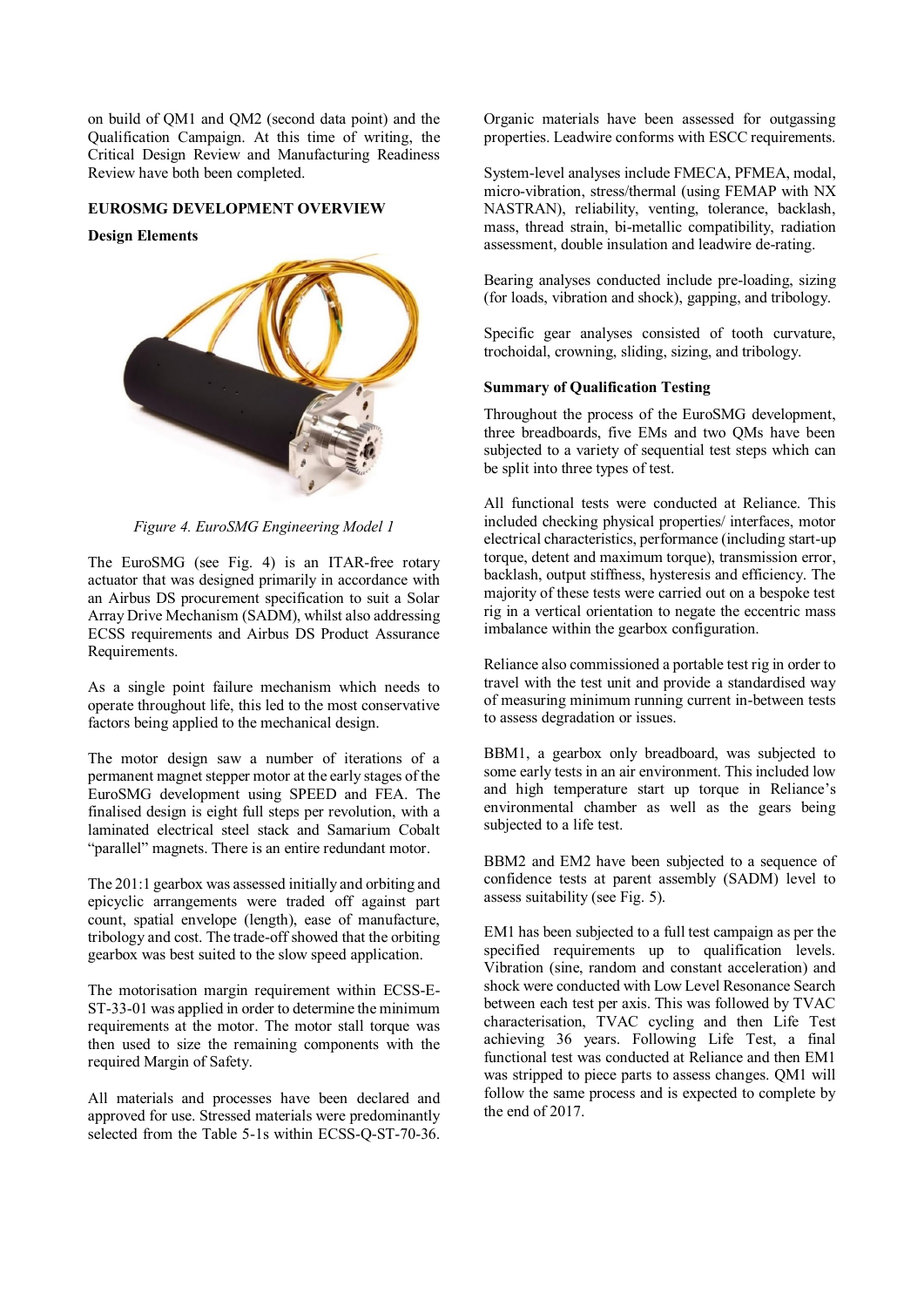

*Figure 5. EuroSMG Breadboard on SADM*

### **Product Data**

Table 1 outlines the primary/critical parameters of the EuroSMG product and Fig. 6 shows the spatial envelope.

| <b>Parameter</b>     | <b>Detail/Comments</b>                |  |
|----------------------|---------------------------------------|--|
| Mass                 | 1.85 kg including leadwires           |  |
| <b>SMG Output</b>    | $2.94$ Nm min                         |  |
| Torque               | Peak 9 Nm measured at 20 °C           |  |
| <b>SMG</b> Holding   | 2.15 Nm min at output shaft while     |  |
| Torque               | unpowered                             |  |
| <b>SMG</b> Backlash  | $0.3 \degree$ max                     |  |
| <b>SMG Stiffness</b> | $42 \text{ Nm}$ <sup>o</sup> min      |  |
| Gearbox Ratio        | 201:1                                 |  |
| Motor Output         | 57.9 mNm min                          |  |
| Torque               |                                       |  |
| Motor Detent         | 8.75 mNm min                          |  |
| Motor Control        | Current-driven 2-Phase Mini-          |  |
|                      | Stepping                              |  |
|                      | 1608 full steps around an output      |  |
|                      | revolution                            |  |
| Motor Current        | $0.63$ A peak                         |  |
| Motor                | 10 Ohms nominal/ phase                |  |
| Resistance           |                                       |  |
| Motor                | 20 mH nominal/ phase                  |  |
| Inductance           |                                       |  |
| Redundancy           | Full motor (SMG has two stators and   |  |
|                      | two rotors)                           |  |
| Damping              | Included as standard but may be       |  |
| Windings             | removed (cost/mass reduction benefit) |  |
| <b>ECSS</b>          | ECSS motorisation margin addressed    |  |
| <b>ITAR</b>          | None                                  |  |
| restrictions         |                                       |  |

|  |  | Table 1. EuroSMG Parameters |
|--|--|-----------------------------|
|--|--|-----------------------------|

The pinion may be changed or removed to suit the specific application requirement without necessarily affecting qualification status of the gearbox/motor elements.



*Figure 6. EuroSMG Spatial Envelope*

#### **OUTCOMES AND CONCLUSIONS**

### **General Feedback**

The development, following detailed requirements review, included several iterations, each aiming to derisk the Qualification Model campaign. The riskreduction strategy, considered essential for a newcomer, was successful but extended the development from three years to five years. This included a number of breadboards and engineering models, each targeted at specific technical parameters and which now formed the basis of our lessons learnt for future developments. Most importantly, the development is not just about qualifying a single product, as this is the initial means for Reliance to consolidate what has been learnt and carry across qualified materials, processes and design principles to new developments without needing the same levels of risk reduction.

The "ARTES 3-4 Newcomers" in place is really suited to those that require a "taster" to space development principles. Due to the entire three phase programme being set, from the outset it made sense to cover substantiation/ material/ process requirements as early as possible in order to reduce iterations later in the development. With this in mind, the "Newcomers" was sometimes more confusing to ESA and Airbus DS due to their unfamiliarity, which had the reverse effect of enabling an easy introduction.

It was noted throughout that ESA do have onerous formal requirements, but the core requirements are not too dissimilar to some aerospace customers and ESA match the requirements with excellent technical support and guidance.

Although the EM phase was more thorough than anticipated, by undertaking the EM test campaign, the QM qualification campaign is expected to be clean. At the outset, the importance of a "clean qualification" was not known or understood.

Certainly, the entire development process has been enjoyable for all at Reliance, albeit slower than originally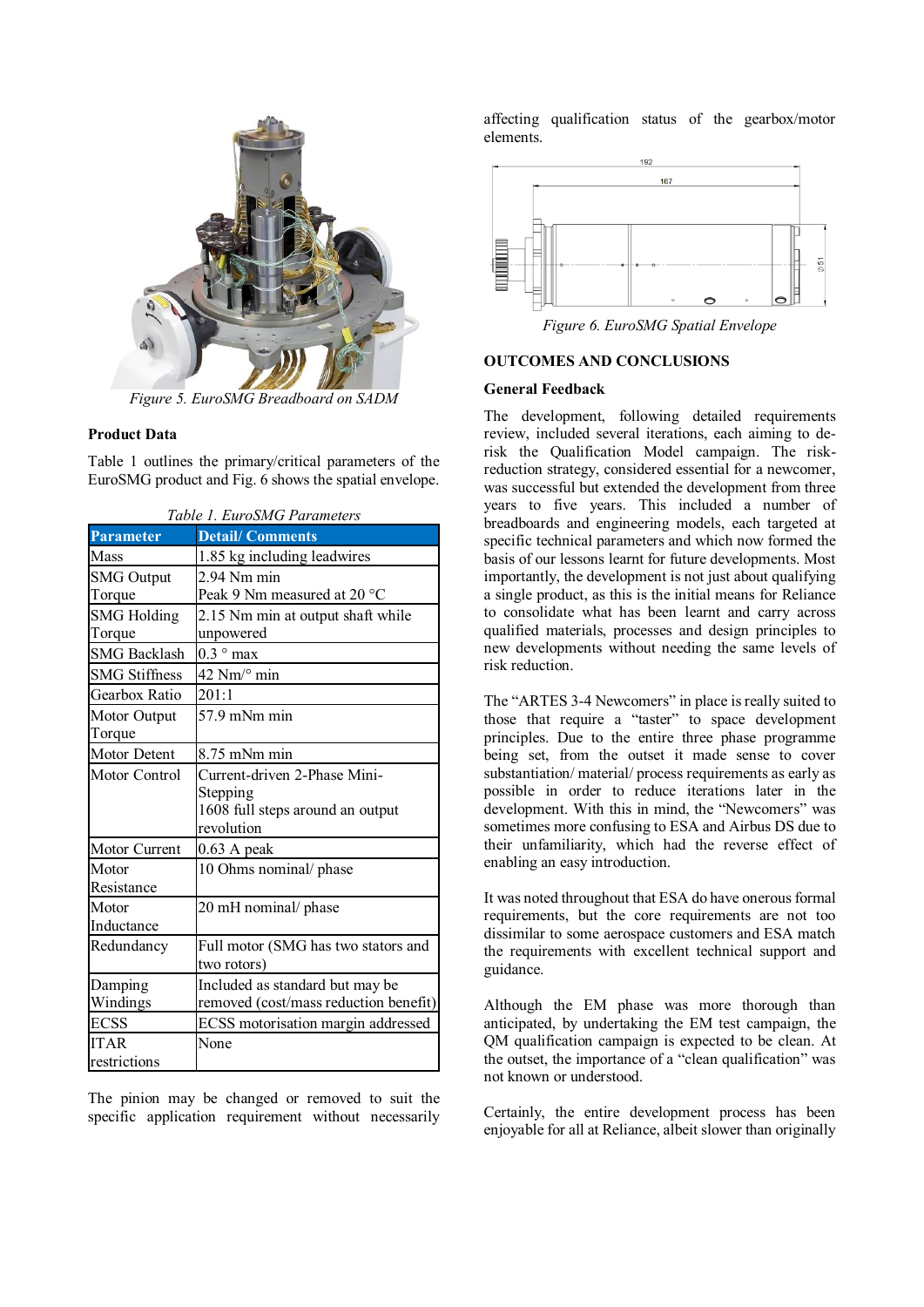anticipated. The technical requirements within both the product specification and general prime documents and ECSS requirements have been understood and met. Reliance are on course to qualify the EuroSMG product for space use, which is exciting for all involved.

### **General Benefits of the Development**

Starting with the Reliance Space Mechanism Team, the EuroSMG project has led to the development of a niche competence in a complex, conservative sector. The lessons learnt include design, build and validation and can be applied to all future developments (space or otherwise).

Having the opportunity to generate family data and correlate the data with motor/gearbox design system models has already allowed the team to demonstrate similar actuator designs to customers with confidence.

Reliance is benefitting from the EuroSMG development with an increased growth in a new and exciting business area. Having a first product qualified for space use will open the door to other opportunities.

Reliance is an ISO 9001 and AS9100 accredited company with an established high level of quality control to suit the requirements of terrestrial aerospace and defence. However, the exposure to ESA processes has been beneficial in terms of Reliance seeing opportunities to enhance or adopt differences. One such example is the Review Item Discrepancy system which has been found to streamline the Design Review processes in place.

The final benefit is more generally a step further towards the ESA target of an independent European supply chain.

### **Space vs Terrestrial Research & Development**

In summary, there are an increased number of steps included within a development for space, which are in place to de-risk the product failing during storage/launch/life. These broadly fall into two categories – formal and subjective.

Formal risk reduction steps are specified in ECSS or within a customer's Product Assurance requirements. These often mean the production of a suite of formally declared substantiation documents accompanied by an increased number of additional formal reviews to establish the status of risks at each stage.

In the example of mechanical calculations, these are very much the same that would be expected within terrestrial developments, but formalising and disseminating the calculations (rather than merely retaining auditable records) means additional submission/acceptance loops between parties. An increased level of scrutiny leads to an increase in ESA/customer satisfaction but not necessarily a transfer of risk responsibility. It is understood that the level of scrutiny during development is the same level of scrutiny applied by satellite operators to space primes, hence this is unavoidable.

Subjective risk reduction steps tend to be raised during design reviews. In each case the reason for the additional requirement is predominantly due to either a failure or non-conformance discovered during historic mechanism development or in-service issues. These risk reduction steps can often be spotted with wording such as "demonstrate that the [mechanism] will not cause [issue] under [condition]". These often cannot be added to a specification at the outset mainly due to the very specific and complex nature of each risk, but are identified upon gaining the higher level of scrutiny throughout the development. This has led to unplanned work and delays to programme, albeit necessary in order to satisfy the customer or satellite operator.

The operational environment tends to be more aggressive due to launch vibrations then being in vacuum while seeing temperature extremes. This does lead to specific material selection but the supporting analyses remain the same method as per terrestrial applications, albeit with more conservative Margins of Safety on top of factored stresses. This approach favours risk reduction over design optimisation.

Finally, a "clean" qualification requirement is unique to space development, being a qualification campaign totally devoid of any issues. Although the intent with any development (space or otherwise) is to have a successful qualification first time, the difference with space development is that the qualification requirements often demand lengthy/expensive validation and any partial deviation needs to be substantiated at every FM batch thereafter.

Consider that the lower the TRL of the mechanism, the more iterations are required to achieve a clean qualification, thus placing a strain on newcomers that cannot show traceability through to products with space heritage.

#### **Commercial Picture**

The commercial breakdown of the EuroSMG product has been compiled for the purpose of presenting what is considered to be typical for a space mechanism, showing the challenge to the competitiveness that Europe seeks.

The key point from Fig. 7 is that manufacturing of parts, build and test amounts to less than 50% of the cost build up. This is unusual to see in similar terrestrial systems where it may be more towards 75% as a minimum. The reason for this is due to specific space-driven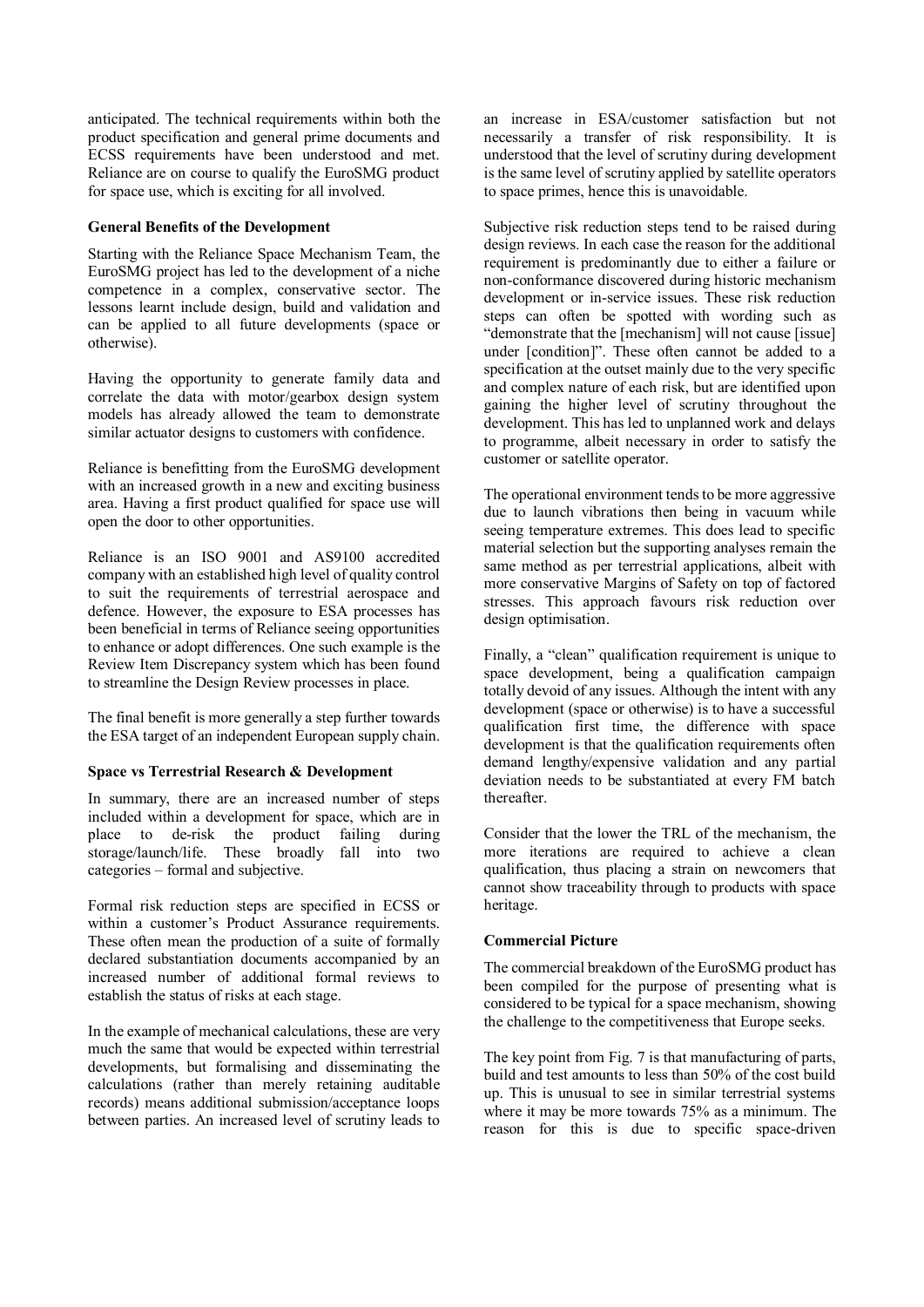requirements in terms of bought out (e.g. bearing traceability, titanium fasteners, creep barrier), subcontract operations (e.g. dry lubrication coating, painting) or FM product assurance support (e.g. additional preparation for reviews).



*Figure 7. EuroSMG Cost Breakdown by Type*

Taking fasteners as an example, there is a requirement for some space customers to specify TiAlV fasteners which must be manufactured and then validated to explicit standards. For a mechanism of this size, the low quantity of fasteners required typically leads to the majority of fastener suppliers either no-quoting or quoting a fiscally challenging minimum order quantity.

Another example is creep barrier, which is something specific to space mechanisms. This is a substance typically with short shelf life, high minimum order quantity and high cost. Unless there is a continuous flow of mechanisms being built, the chances are that very little is being used and thus much of the substance is wasted and the price is increased accordingly.

The above examples demonstrate where space-specific requirements and a small demand increases unit cost. It is suggested that European space agencies could combine requirements in order to increase order quantity and thus provide value across the European SME supply chain.

Similarly, the batch-based process requirements could be combined to increase batch sizes where possible. For example, painting often requires specific space compatible primer and paint and will be completed at many facilities around Europe on behalf of SMEs. If paint or the painting could be centrally coordinated this would also increase European competitiveness.

Through the process of establishing a cost breakdown, it has also been possible to show how the cost is spread by location (see Fig. 8) for the EuroSMG product. Besides the 7% spend on bearings from Germany, the remainder of the cost is predominantly UK based.



*Figure 8. EuroSMG Cost Breakdown by Location*

Specific to this inaugural development, the strategy was to retain a local supply chain in order to ease management/ communication through the development process, with the belief that this also optimises costs going forward.

## **Future Planning**

Reliance are engaged in two further SMG projects which have applied material/process knowledge and system design experience gained through the successful ESAfunded EuroSMG development.

The first is a variation of the EuroSMG which uses a completely different and challenging type of permanent magnet stepper motor. This is expected to be qualified for space use in 2018.

The other is a 25mm OD SMG which uses a two-stage epicyclic 16:1 gearbox and a hybrid stepper motor. It is expected that this product will be qualified for space use in 2017.

In parallel to the above, Reliance is seeking to spin into space mechanisms its developed competence in Brushless DC motors while looking to add further smaller-scale ITAR-free actuators to the product range.

## **SPECIAL THANKS**

A very special thank you to all who have helped Reliance during the course of the development.

In particular, from ESA (Claudia Allegranza, Francois Balme, Gerard Migliorero, Matteo Giacomazzo, and